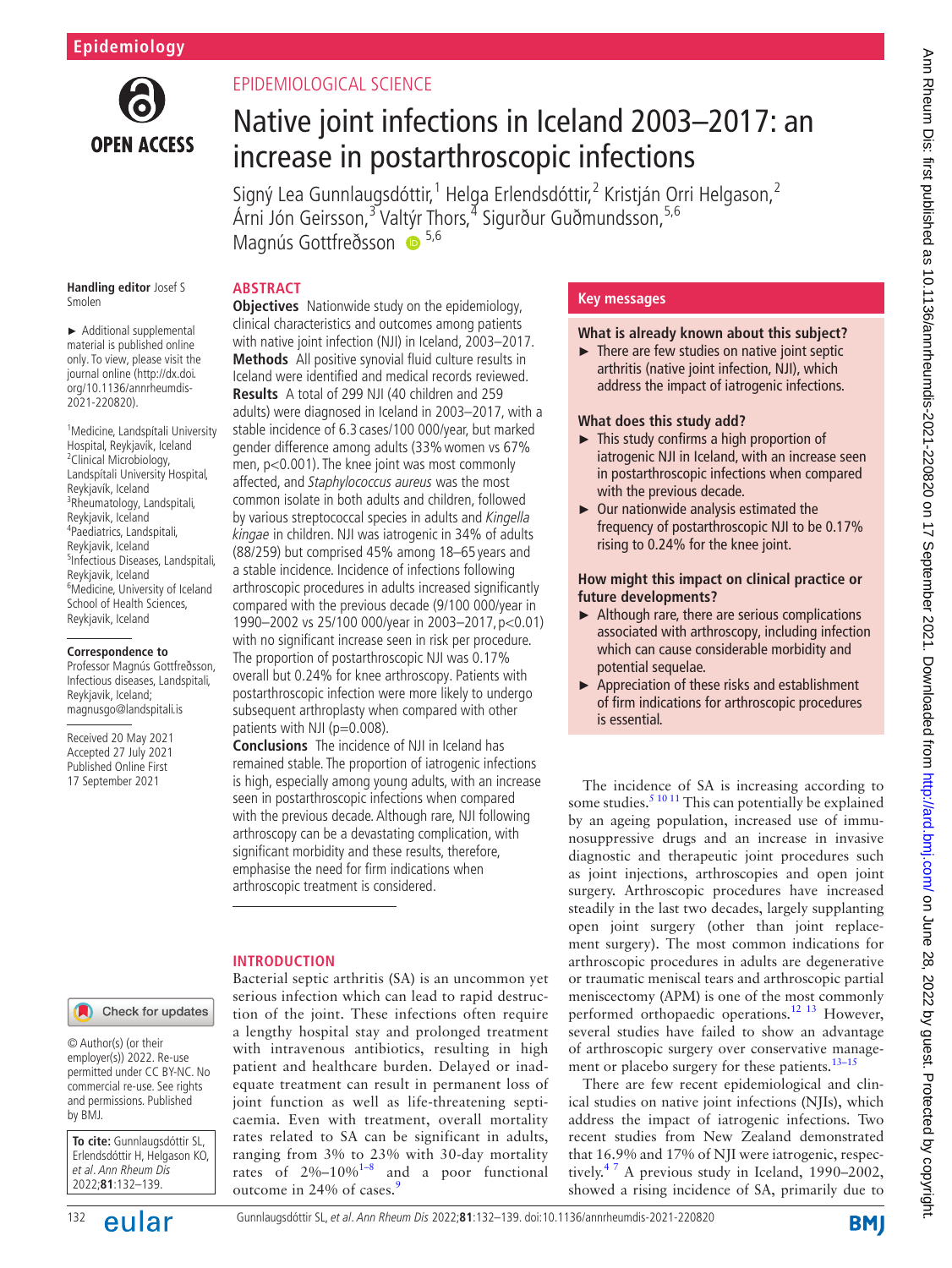cases related to open joint surgery and arthrocentesis.<sup>10</sup> The proportion of iatrogenic infections was 41.8% among adults, making further studies on this problem imperative.

The primary objective of this retrospective, nationwide study was to describe the epidemiology, clinical characteristics and outcomes of NJI in Iceland during the subsequent 15 years, 2003–2017, and in particular, to assess the impact of iatrogenic infections in native joints.

#### **MATERIALS AND METHODS**

### **Setting, data sources and identification of positive cultures**

According to Statistics Iceland the country had 288 471 inhabitants at the beginning of the study period and 348 450 at the end. All inhabitants with residency of 6 months or more are covered by the Icelandic national health insurance, which is funded by taxes. Secondary care is provided by eight hospitals in the country, but vast majority of patients with joint infections are treated at two hospitals providing both secondary and tertiary care; most cultures of synovial fluid are performed in those two locations. Inpatient care is multidisciplinary, involving consultants in infectious disease, rheumatology and orthopaedics. A nationwide computerised and manual search for positive synovial fluid cultures was performed, covering a 15-year period, 1 January 2003–31 December 2017, in all microbiology departments in Iceland. In cases where no antibiotic therapy was administered and/or symptoms were not compatible with infection, the isolate was considered a contaminant.

#### **Data collection, case definitions and exclusions**

Medical records of all patients with positive synovial fluid cultures taken from a native joint were reviewed for the following data: patient age, sex, comorbidities including presence of underlying joint disease, immunosuppressive treatment, joints involved, history of recent arthrocentesis, arthroscopy or joint surgery, clinical presentation, concomitant infection, laboratory test results, microbiology results, antimicrobial treatment and surgical management. Patients with contaminated cultures; those without compatible symptoms and/or those who did not receive any antimicrobial therapy were excluded. In a few cases of NJI, there was doubt whether the isolated pathogen was the real cause of infection or contamination. These cases were included if the patient had clinical signs of infection and received full antibiotic therapy for NJI.

*Streptococcus pyogene*s isolates were *emm-*typed and serotypes of *Streptococcus pneumoniae* were identified using standard methods.

Iatrogenic NJI was defined as infections diagnosed within 8 weeks following arthrocentesis or arthroscopy; or within 6 months from open joint surgery. Relapse of infection was defined as readmission with NJI of the previously infected joint within 6 months after completing treatment with reidentification of the offending organism.

Definitive treatment, with a microbiologically appropriate drug, was defined as therapy administered for more than 50% of the total duration of parenteral antimicrobial therapy.

#### **Epidemiology**

Overall, gender-specific and age-specific incidence rates were calculated by dividing the number of cases by the overall, genderspecific and age-specific Icelandic population as listed by Statistics Iceland and expressed as cases/100 000 individuals/year.

The total number of arthroscopic procedures performed during the study period was acquired from the Directorate of

Health in Iceland and used as the numerator in incidence calculations for arthroscopy-related infections as described above.

The prevalence of psoriatic arthritis (PsA) in Iceland is  $0.14\%$ <sup>16</sup> and the prevalence of rheumatoid arthritis (RA) is estimated between 0.8% and 1% based on previous Nordic studies.<sup>[17](#page-7-1)</sup> These numbers were used when calculating the incidence rates of NJI in patients with RA and PsA, presented as cases/1000 patients/year.

#### **Patient involvement**

There was no active patient or public involvement in this retrospective study.

## **Statistical analysis**

Statistical analysis was performed using R V.3.1.3 (R Core Team, Vienna, Austria) and GraphPad Prism V.9.0 (GraphPad Software, San Diego, California, USA). Poisson regression analysis was performed for the age specific incidence of NJI. The  $\chi^2$  test and Fisher's exact test were used for categorical variables and Mann-Whitney U test for continuous, non-normally distributed data. Multivariable logistic regression, adjusted for age and gender, was used with joint replacement surgery as the dependent variable and postarthroscopic NJI as the independent variable. Twotailed testing was performed and  $p < 0.05$  used as the level of significance.

#### **RESULTS**

#### **Identification of confirmed cases**

The process for identification of confirmed infections is shown in [figure](#page-2-0) 1. Over the 15-year period, 893 microbiological samples from joint fluid were registered as positive. In 257 cases, the sample was incorrectly marked as joint fluid, most often coming from an infected bursa and 199 were contaminants. Therefore, culture-confirmed cases were identified in 437 patients, of which 299 were NJI.

#### **Demographics and clinical characteristics**

Overall, 40 children under the age of 18 and 259 adults fulfilled criteria for NJI, with a significant gender difference seen among adults (33% women vs  $67\%$  men,  $p < 0.001$ ). The average age of adults was 60.2 years (SD 19) and children 6.4 years (SD 6.1) the youngest patient was 2 months old and the oldest 99 years old. The clinical and laboratory characteristics of NJI are shown by age in tables [1 and 2,](#page-3-0) respectively.

NJI occurred in nine patients with a history of injection drug use. In this patient group infection of the axial joints was significantly more common compared with non-injection drug users  $(4/9 \text{ vs } 9/250, \text{ p} < 0.001).$ 

A total of seven adult patients (2.7%) were diagnosed with concurrent endocarditis and there was an increase during the study period with one case diagnosed in 2003–2010 and six cases in 2011–2017 (1/156 vs  $6/143$ , p=0.05).

## **Incidence**

The overall average incidence of culture confirmed NJI was 6.3/100 000 residents/year for the period 2003–2017, ranging from 3.7 to 10cases/100 000 residents ([figure](#page-5-0) 2A). There was no significant change over the 15-year time period. Age-specific and gender-specific incidence is shown in [figure](#page-5-0) 2B, demonstrating the highest incidence rates at the extremes of the age spectrum, and consistent gender differences across almost all age groups.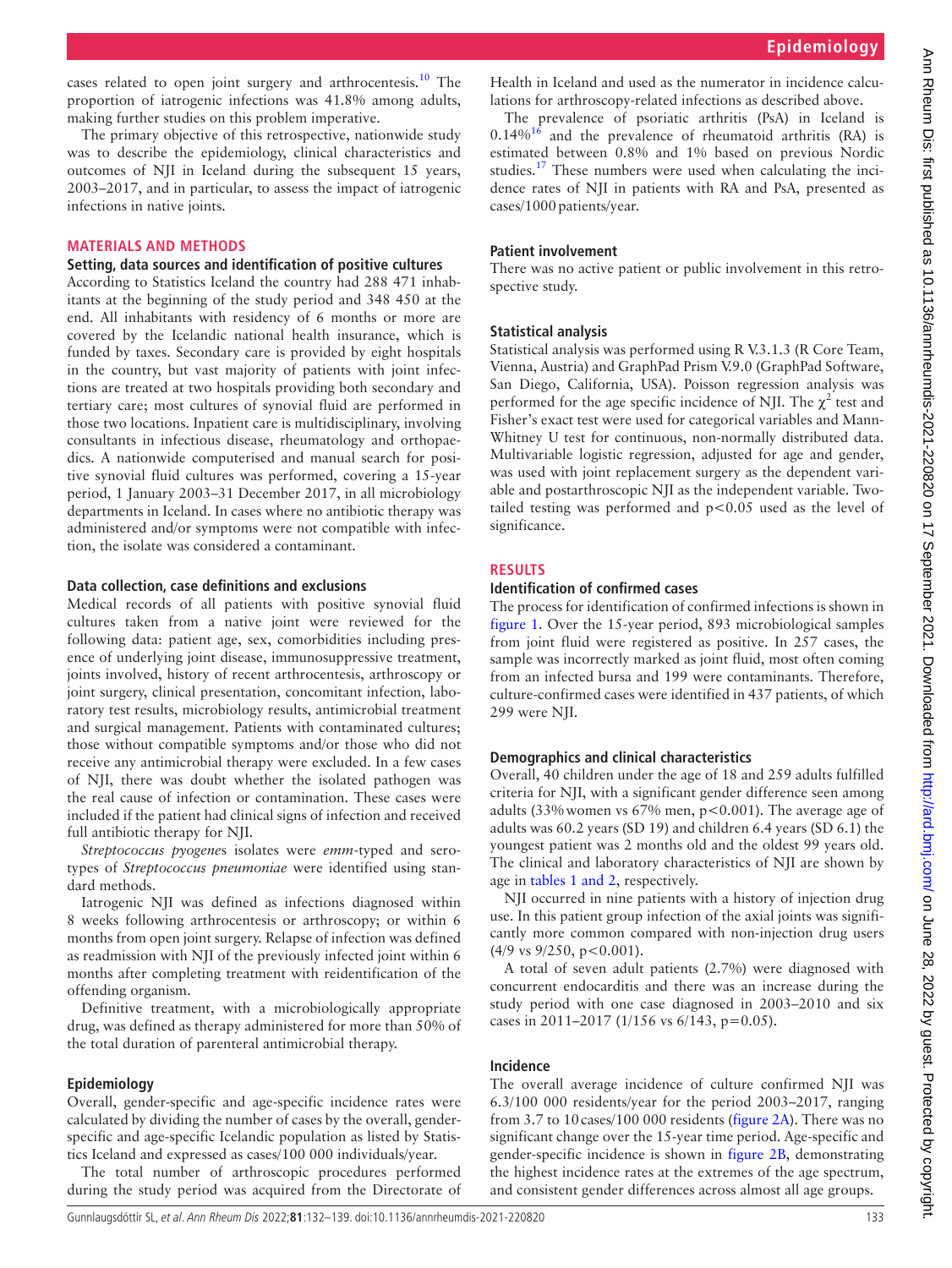

<span id="page-2-0"></span>**Figure 1** Flow chart showing identification of culture confirmed NJI in Iceland, 2003–2017. NJI, native joint infection.

## **Iatrogenic infections**

NJI was considered iatrogenic in 7.5% of paediatric cases (3/40) and 34% of adult cases (88/259). Infection was diagnosed following arthroscopy in 22.4% (58/259) of cases, arthrocentesis in 7.3% (19/259) of cases and open joint surgery (other than joint replacement surgery) in 4.3% (11/259) of cases in adults ([table](#page-5-1) 3). The median time from arthrocentesis to diagnosis of infection was 10 days (IQR 5.5–13 days) vs 13 days from arthroscopy (IQR 8–20.5 days) ( $p=0.03$ ). The median time from open joint surgery to diagnosis was 52 days (IQR 26.5–65days). In adults 18–65 years of age the overall percentage of iatrogenic infections was 45%, significantly higher than the percentage of iatrogenic infections among older adults ( $\geq 65$  years) (67/149 vs  $21/110$ ,  $p<0.01$ ). The difference was mostly due to postarthroscopic infections which were primarily observed in younger adults  $(53/149 \text{ vs } 5/110, \text{ p} < 0.01)$  whereas postarthrocentesis NJI was more common in older adults (7/149 vs 12/110,  $p=0.09$ ) ([table](#page-3-0) 1).

When compared with a previous nationwide study covering 1990–2002, there was no significant change in the overall incidence of iatrogenic infections among adults (40/100 000/year in 1990–2002 vs 37.5/100 000/year in 2003–2017). There was a significant increase in infections among adults following arthroscopic procedures (9/100 000/year in 1990–2002 vs 25/100 000/year in 2003–2017, p<0.01). At the same time, the incidence of infections following arthrocentesis and open joint surgery (other than joint replacement surgery) decreased  $(17/100\ 000/\text{year}$  vs  $8/100\ 000/\text{year}$  for arthrocentesis,  $p=0.1$ ; 13.5/100 000/year vs 5/100 000/year, p=0.06 for open joint surgery, respectively).

During the whole study period at least 22033 arthroscopic procedures were performed. However, due to incomplete data before 2010 the number of iatrogenic infections following arthroscopic procedures during 2010–2017 was used to calculate the risk per procedure. The estimated ratio of infections per arthroscopic procedure is shown in [table](#page-5-2) 4. The knee joint was analysed separately since the majority of iatrogenic infections followed procedures on the knee.

# **Contributing risk factors**

Overall, 82% of adults had a potential risk factor for NJI [\(online](https://dx.doi.org/10.1136/annrheumdis-2021-220820) [supplemental table 1\)](https://dx.doi.org/10.1136/annrheumdis-2021-220820). Underlying joint disease was present in 49% (127/259), with osteoarthritis being most common. Inflammatory rheumatic disease was present in 24% with crystal arthropathy being most common. There was a decrease in the incidence of infections in patients with RA and PsA during the study period (6.7 cases/1000 patients/year in 2003– 2010 vs 2cases/1000patients/year in 2011–2017, p=0.04and 15.9cases/1000patients/year vs 5.8cases/1000patients/year, p=0.3, respectively).

# **Microbial aetiology**

Bacterial species isolated from joint samples are shown in [table](#page-6-7) 5. Methicillin-susceptible-*Staphylococcus aureus* was most common in children and adults, followed by different streptococcal species in adults. Coagulase-negative staphylococci were significantly more common in NJI following any kind of joint procedure (33/88 vs 10/171, p<0.01). *Kingella kingae* was the second most common isolate in children and was only found in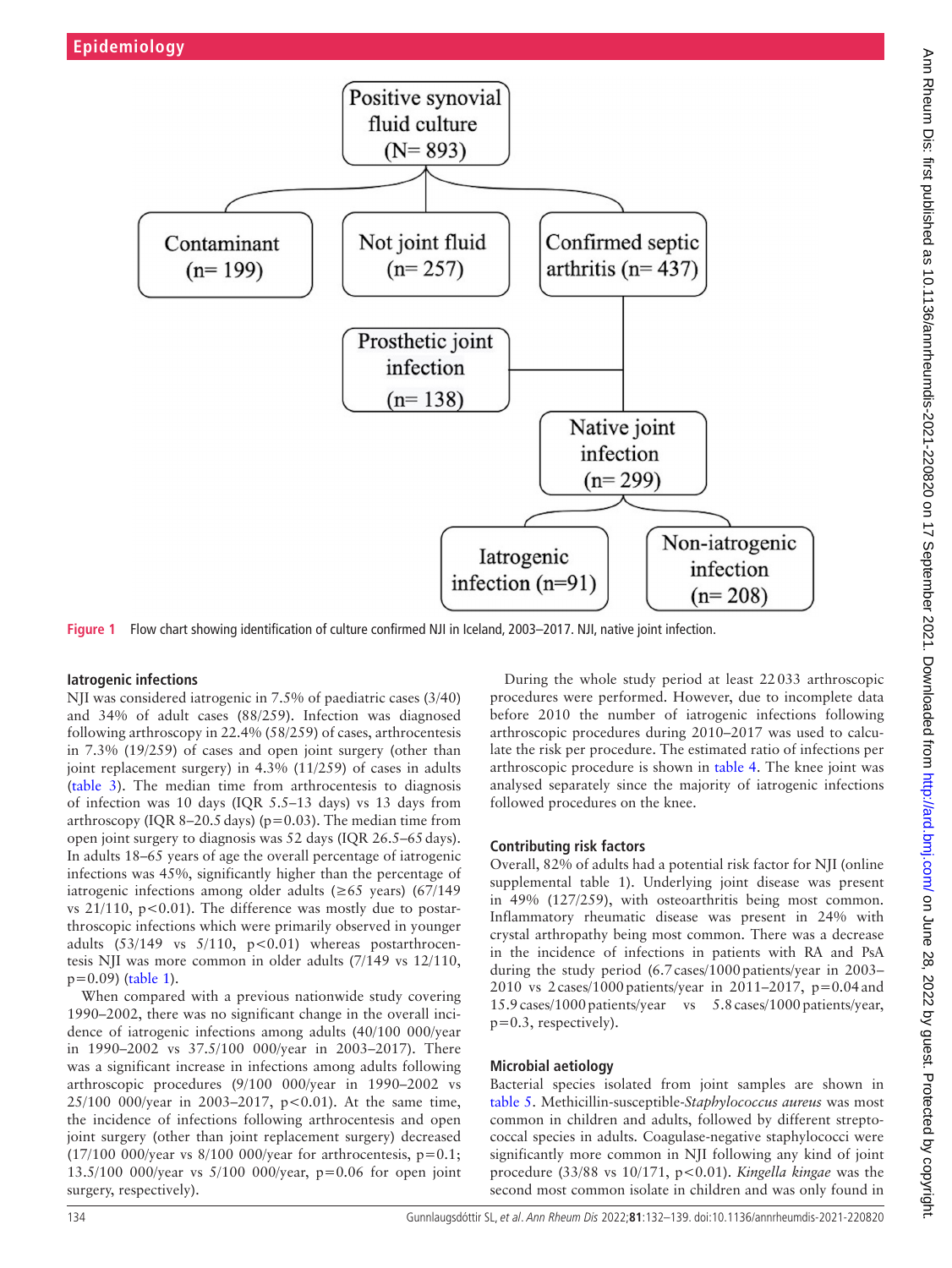<span id="page-3-0"></span>

| Clinical characteristics on admission among children and adults with NJI in Iceland, 2003–2017<br>Table 1 |                   |              |              |                    |                |                |                   |
|-----------------------------------------------------------------------------------------------------------|-------------------|--------------|--------------|--------------------|----------------|----------------|-------------------|
|                                                                                                           | Children <2 years | 2-18 years   | Total        | Adults 18-65 years | >65 years      | Total          | P value           |
| No of cases                                                                                               | 19                | 21           | 40           | 149                | 110            | 259            |                   |
| Time to presentation (days)                                                                               | 2                 | 3            | 3            | 4                  | $\overline{2}$ | 3              |                   |
| Joint pain                                                                                                | 16/19(84)         | 21/21 (100)  | 37/40 (93)   | 146/149 (98)       | 108/110 (98)   | 254/259 (98)   | 0.08              |
| Swollen joint*                                                                                            | 14/18 (78)        | 20/21 (95)   | 31/39 (79)   | 144/148 (97)       | 101/107 (94)   | 245/255 (96)   | < 0.001           |
| <b>DROM</b> <sup>+</sup>                                                                                  | 19/19 (100)       | 20/20 (100)  | 39/39 (100)  | 141/142 (99)       | 104/107 (97)   | 245/249 (98)   | $\mathbf{1}$      |
| Joint redness¶                                                                                            | 8/15(53)          | 7/13(54)     | 15/28 (54)   | 43/112 (38)        | 47/90 (52)     | 90/202 (45)    | 0.4               |
| Warm joint‡                                                                                               | 8/12(67)          | 11/13(85)    | 19/25 (76)   | 89/115 (77)        | 54/72 (75)     | 143/187 (76.5) | $\mathbf{1}$      |
| Infected joint:                                                                                           |                   |              |              |                    |                |                |                   |
| <b>Knee</b>                                                                                               | 4/19(21)          | 9/21(43)     | 13/40 (33)   | 95/149 (64)        | 53/110 (48)    | 148/259 (57)   | 0.006             |
| Shoulder                                                                                                  | 3/19(16)          | 0            | 3/40(7.5)    | 7/149(5)           | 18/110 (16)    | 25/259 (10)    |                   |
| Elbow                                                                                                     | 2/19(11)          | 7/21(33)     | 9/40(23)     | 1/149(1)           | $\mathbf{0}$   | 1/259(0.5)     | < 0.001           |
| Hip                                                                                                       | 1/19(5)           | 3/21(14)     | 4/40(10)     | 12/149 (8)         | 8/110(7)       | 20/259 (8)     | 0.5               |
| Ankle                                                                                                     | 6/19(32)          | 2/21(9.5)    | 8/40(20)     | 11/149(7)          | 7/110(6)       | 18/259(7)      | 0.01              |
| Wrist                                                                                                     | 1/19(5)           | 0            | 1/40(2.5)    | 3/149(2)           | 14/110 (13)    | 17/259 (6.5)   | 0.5               |
| Hands and feet                                                                                            | $\mathbf{0}$      | $\mathbf{0}$ | $\mathbf{0}$ | 5/149(3)           | 6/110(5)       | 11/259(4)      | $-$               |
| Other joints§                                                                                             | 2/19(11)          | 0            | 2/40(5)      | 15/149 (10)        | 4/110(4)       | 19/259 (7)     | 1                 |
| Polyarticular infection                                                                                   | $\mathbf{0}$      | $\mathbf{0}$ | $\mathbf{0}$ | 7/149(5)           | 12/110(11)     | 19/259(7)      | $\qquad \qquad -$ |
| latrogenic infection<br>$\sim$ $\sim$ $\sim$ $\sim$                                                       | 0                 | 3/21(14)     | 3/40 (7.5)   | 67/149 (45)        | 21/110 (19)    | 88/259 (34)    | < 0.001           |

Data are no/no (%).

P value, children vs adults.

P values <0.05 are shown in bold.

\*Information on joint swelling found in: 18/19 cases <2 years, 21/21 cases 2–18 years, 148/149 cases 18–65 years and 107/110 >65 years.

†DROM: Information found in: 19/19 cases <2 years, 20/21 cases 2–18 years, 142/149 cases 18–65 years and 107/110 >65 years.

‡Information on temperature change over joint found in: 12/19 cases <2 years, 13/21 cases 2–18 years, 115/149 cases 18–65 years and 72/110 >65 years.

§Adults: 8 sternoclavicular, 7 acromioclavicular, 2 sacroiliac, 2 vertebral facet joint infections. Children: 2 sacroiliac infections.

¶Information on joint redness found in: 15/19 cases <2 years, 13/21 cases 2–18 years, 112/149 cases 18–65 years and 90/110 >65 years.

DROM, decreased range of motion; NJI, native joint infection.

children <3 years of age. *S. aureus* was the causative pathogen in 78% of infections among injection drug users and 56% of patients with RA. There was an increase in the number of NJI caused by *S. pyogenes* during the study period, with two infections diagnosed in 2003–2010 and 8 in 2011–2017 (2/156 vs  $8/143$ , p=0.05).

#### **Treatment and outcomes**

Empiric and definitive antimicrobial therapy are summarised in [online supplemental table 2](https://dx.doi.org/10.1136/annrheumdis-2021-220820), treatment and outcomes are summarised in [online supplemental table 3.](https://dx.doi.org/10.1136/annrheumdis-2021-220820) Median duration of parenteral antimicrobial treatment was significantly longer in adults compared with children, 29 days in adults (IQR=21–42 days) vs 13.5 days in children (IQR=10–28.5 days) ( $p$ <0.01). In adults, 24 patients (9%) received a prosthetic joint following infection. The average time from diagnosis to arthroplastic surgery was 3.5 years. Of these patients, 62.5% (15/24) had a history of iatrogenic infection with 46% (11/24) having postarthroscopic infection (11/58 vs 13/201, p=0.008) and 16.7% (4/24) having infection following arthrocentesis (4/19 vs  $20/240$ , p=0.08). Postarthroscopic NJI was independently associated with the need for subsequent arthroplastic surgery after adjusting for age and gender with OR 3.6 (95% CI 1.3 to 10.3). The average time from postarthroscopic NJI to insertion of a prosthetic joint was 3.2 years.

Relapse of infection after treatment occurred in 4.6% of adult cases (12/259) with no relapse noted in paediatric cases of NJI. The average age of these patients was 61 years and 50% (6/12) had an iatrogenic infection (postarthroscopy four patients, postarthrocentesis one patient, open joint surgery one patient; p=0.2). *S. aureus* was the pathogen in 75% (9/12) and the median time of parenteral therapy before relapse was 29 days (IQR=21–41).

The overall 30-day mortality rate was 4.7% (14/299) and in adults the mortality was 5.4% (14/259). The average age of these patients was 81 years. Of those who died 50% had *S. aureus* infection. Deaths could be directly attributed to the infection in 57% of cases (8/14) while it was contributory in 43%.

## **DISCUSSION**

This comprehensive nationwide study provides epidemiological, clinical and prognostic analysis of patients with cultureproven NJI over a 15-year period. The average incidence of NJI in Iceland 2003–2017 was 6.3cases/100 000 residents per year, with the highest incidence rates seen at the extremes of the age spectrum, as found in previous studies.<sup>10 11 18</sup> The male predominance observed among NJI is also in line with earlier reports.[10 11 19 20](#page-6-6)

The median time from the onset of symptoms to healthcare presentation and subsequent diagnosis in our study was 3days, a markedly shorter time than previously reported.<sup>1221</sup> One explanation for this shorter time may be universal ease of access to healthcare services in Iceland.

The proportion of patients with iatrogenic infection was 34% in adults, considerably higher than has been reported by others.<sup>47</sup> In young adults (18–65 years), nearly half of the infections were iatrogenic, which is alarmingly high. Previously, the mean number of iatrogenic infections rose from 2.8 annual infections in 1990–1994 to 9 infections/year in 1998–2002, $10$ but according to our results they have since remained stable. The infections most often followed arthroscopic procedures while in the previous decade infection following arthrocentesis was most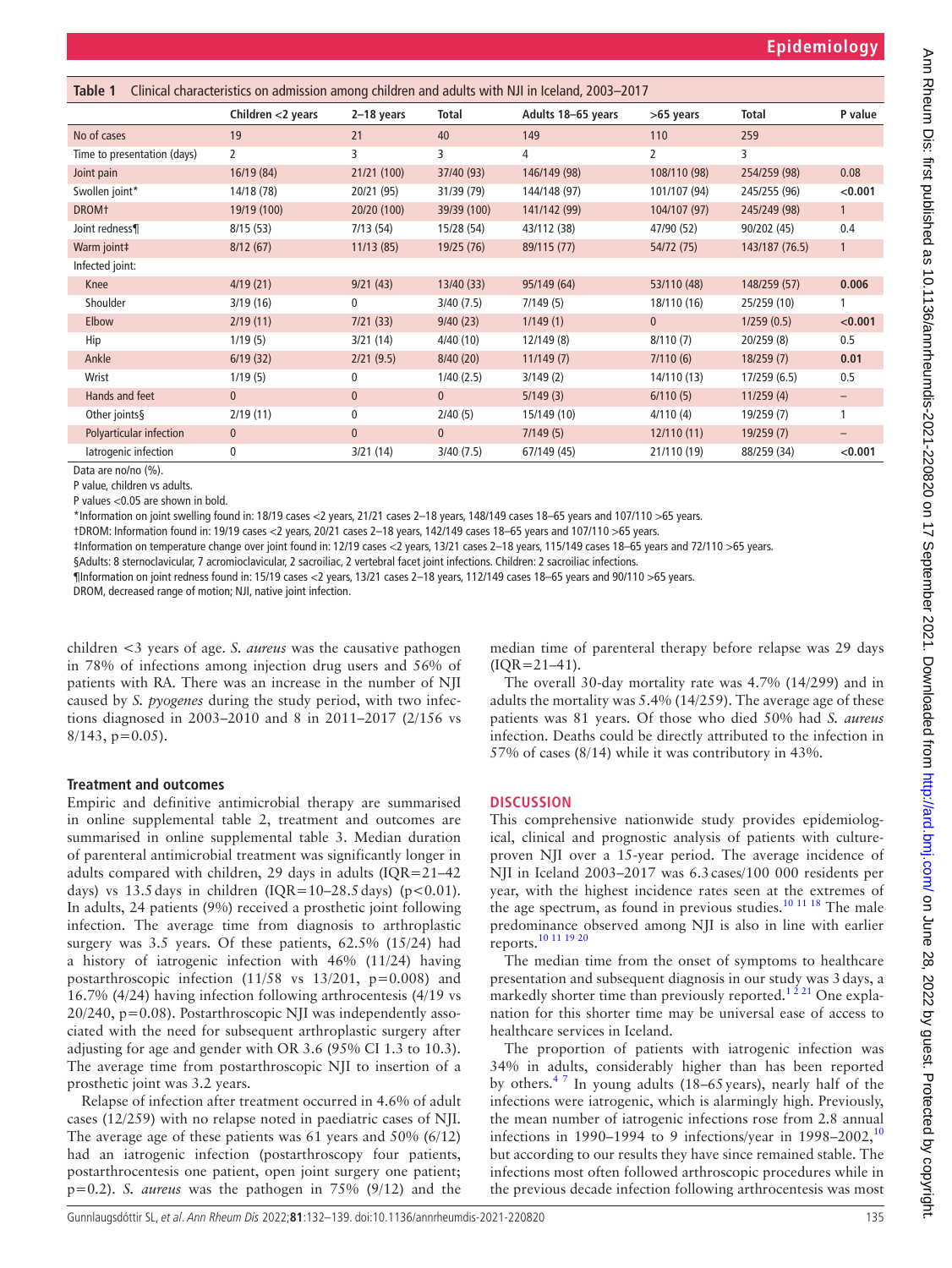| Investigations and laboratory results on diagnosis among children and adults with NJI in Iceland, 2003-2017<br>Table 2 |                   |                |              |                    |             |              |                          |
|------------------------------------------------------------------------------------------------------------------------|-------------------|----------------|--------------|--------------------|-------------|--------------|--------------------------|
|                                                                                                                        | Children <2 years | 2-18 years     | Total        | Adults 18-65 years | >65 years   | <b>Total</b> | P value                  |
| No of cases                                                                                                            | 19                | 21             | 40           | 149                | 110         | 259          |                          |
| Admission data:                                                                                                        |                   |                |              |                    |             |              |                          |
| Temperature (median, °C)                                                                                               | 38                | 38             | 38           | 37.7               | 37.6        | 37.7         | 0.02                     |
| WCC (median, $x10^9$ /L)                                                                                               | 13.2              | 10.9           | 11.4         | 9.9                | 11.6        | 10.5         | 0.4                      |
| ESR (median, mm/hour)                                                                                                  | 34                | 35             | 35           | 54                 | 71          | 57           | 0.006                    |
| CRP (median, mg/L)                                                                                                     | 49                | 48             | 49           | 123                | 180         | 148          | < 0.001                  |
| Synovial fluid WCC (median, $x10^6$ )*                                                                                 | 86675             | 31075          | 31075        | 50400              | 69000       | 58794        | 0.3                      |
| Positive blood culturet                                                                                                | 3/16(19)          | 7/15(47)       | 10/31 (32)   | 32/100 (32)        | 42/79 (53)  | 74/179 (41)  | 0.4                      |
| Crystal arthropathy¶                                                                                                   |                   |                |              | 5/60(8)            | 22/63(35)   | 27/123 (22)  | -                        |
| Normal admission values: ‡                                                                                             |                   |                |              |                    |             |              |                          |
| Temperature $<$ 37.8 $^{\circ}$ C                                                                                      | 6/19(32)          | 8/21(38)       | 14/40(35)    | 78/141 (55)        | 59/102 (58) | 137/246 (56) | 0.02                     |
| $WCC < 10.5 \times 10^9$ /L                                                                                            | 6/19(32)          | 10/21 (48)     | 16/40 (40)   | 84/143 (59)        | 41/109 (38) | 125/252 (50) | 0.3                      |
| $CRP < 10$ mg/L                                                                                                        | 2/19(10.5)        | 4/21(19)       | 6/40(15)     | 4/143(3)           | 6/107(6)    | 10/250(4)    | 0.01                     |
| ESR <20 mm/hour                                                                                                        | 1/10(10)          | 1/7(14)        | 2/17(12)     | 11/70 (16)         | 7/49 (14)   | 18/119 (15)  |                          |
| Other infective syndromes:                                                                                             |                   |                |              |                    |             |              |                          |
| Adjacent osteomyelitis                                                                                                 | 3/19(16)          | 9/21(43)       | 12/40 (30)   | 16/149 (11)        | 13/110 (12) | 29/259 (11)  | 0.005                    |
| <b>Endocarditis</b>                                                                                                    | $\mathbf 0$       | $\overline{0}$ | $\mathbf{0}$ | 3/149(2)           | 4/110(4)    | 7/259(3)     | $\qquad \qquad -$        |
| Cellulitis                                                                                                             | $\mathbf 0$       | 0              | $\mathbf{0}$ | 3/149(2)           | 3/110(3)    | 6/259(2)     | $\overline{\phantom{0}}$ |
| Other§                                                                                                                 | $\mathbf{0}$      | $\mathbf{0}$   | $\mathbf{0}$ | 3/149(2)           | 5/110(5)    | 8/259(3)     | -                        |
| $D = 4 - 20 - 20$                                                                                                      |                   |                |              |                    |             |              |                          |

Data are no/no (%).

P value, children vs adults. P values <0.05 are shown in bold.

\*Information on number of WCC in the synovial fluid obtained was found in 171 adult cases and 12 paediatric cases.

†Information on blood culture (whether taken, positive or negative) was found in: all paediatric cases, 141 cases in age group 18–65 years and 103 cases >65 years. Blood culture was performed in 16/19 <2 years, 15/21 cases 2–18 years, 100/149 cases 18–65 years and 79/110 >65 years.

‡Information on (A) temperature was found in: all paediatric cases, 144/149 cases 18–65 years and 102/110 >65 years. (B) WCC: all paediatric cases, 143/149 cases 18–65 years and 109/110 >65 years. (C) CRP: all paediatric cases, 143/149 cases 18–65 years, 107/110 >65 years. (D) ESR: 10/19 cases <2 years, 7/21 cases 2–18 years, 70/149 cases 18–65 years and 49/110 >65 years.

§Pneumonia 5 (all patients were >65 years), urinary tract infection 2, streptococcal toxic shock syndrome one patient.

¶Information on concurrent crystal arthropathy in adults was found in: 60/149 cases 18–65 and 63/110 >65 years.

CRP, C reactive protein; ESR, erythrocyte sedimentation rate; NJI, native joint infection; WCC, white cell count.

common ([online supplemental figure 2](https://dx.doi.org/10.1136/annrheumdis-2021-220820)). The frequency of postarthroscopic NJI in older reports ranges from  $0.1\%$  to  $0.5\%$ <sup>[10 22](#page-6-6)</sup> with more recent publications reporting  $0.15\%$  –0.84%.<sup>23–25</sup> Our study estimated the frequency of postarthroscopic NJI to be 0.17%, with 0.24% for the knee joint, which is consistent with these reports.

Although the frequency of postarthroscopic arthritis per procedure has remained stable over the last 15 years, the number of infections has increased due to an increase in the number of arthroscopic procedures. The Directorate of Health in Iceland published a report in 2017 on the yearly numbers of arthroscopic knee procedures performed in Iceland. From 2012 to 2016, the frequency was estimated to be 590 arthroscopies/100 000 residents/year and 890 procedures/100 000 residents over the age of  $50<sup>26</sup>$  $50<sup>26</sup>$  $50<sup>26</sup>$  These numbers are considerably higher than those published from other Nordic countries. In 2011, the frequency of arthroscopies among patients older than 55 years in Denmark was 322 procedures/100 000 residents and in 2012 the frequency of knee arthroscopies in patients older than 18 years in Finland was  $347/1000002^{7}$  28 For further comparison the frequency in Iceland in 2012 in patients older than 18 years was 770 knee arthroscopies/100 000 residents.<sup>[26](#page-7-3)</sup> This indicates that arthroscopic knee procedures are overused in Iceland and since the evidence of their benefit is weak with previous studies consistently showing that APM, one of the most commonly performed arthroscopic procedure, offers no benefit over conservative treatment or placebo surgery, the indications for these procedures should be reviewed.<sup>12–15</sup> Additionally, other

potential complications including pulmonary embolism, cast this wide practice in doubt.<sup>[29](#page-7-5)</sup>

A high number of adult NJI patients had an underlying joint disease (49%) of which 24% had inflammatory rheumatic disease and just over 6% of patients had RA, which is considered to be a major risk factor for NJI. This proportion of patients with RA was lower than reported in some studies, $1^{21}$  yet similar to some.<sup>3 4 18</sup> These data, therefore, suggest that it may be inflammatory joint disease itself rather than the specific disease process which raises risk of NJI. A decrease was seen in the incidence of NJI in patients with RA and PsA over the study period. Although immunosuppressive drugs such as disease-modifying antirheumatic drug and TNF-alpha inhibitors are considered to increase the risk of infections, it is possible that their role in preserving function and subsequent decreased need for arthrocentesis and intra-articular steroids may offer overall protection against infection.

The median duration of parenteral antimicrobial treatment for NJI was significantly longer for adults (4 weeks) compared with children (2 weeks) [\(online supplemental table 3\)](https://dx.doi.org/10.1136/annrheumdis-2021-220820). The optimal duration of antimicrobial therapy in children has been studied with prospective, randomised trials showing that treatment with intravenous antibiotics for short periods (4–7days), followed by oral therapy was as successful as longer courses of parenteral therapy $3031$  and guidelines for treatment were changed accordingly in 2011. There is less consensus on the duration of treatment for NJI in adults. The general recommendation is 2–4 weeks of intravenous treatment followed by oral therapy for at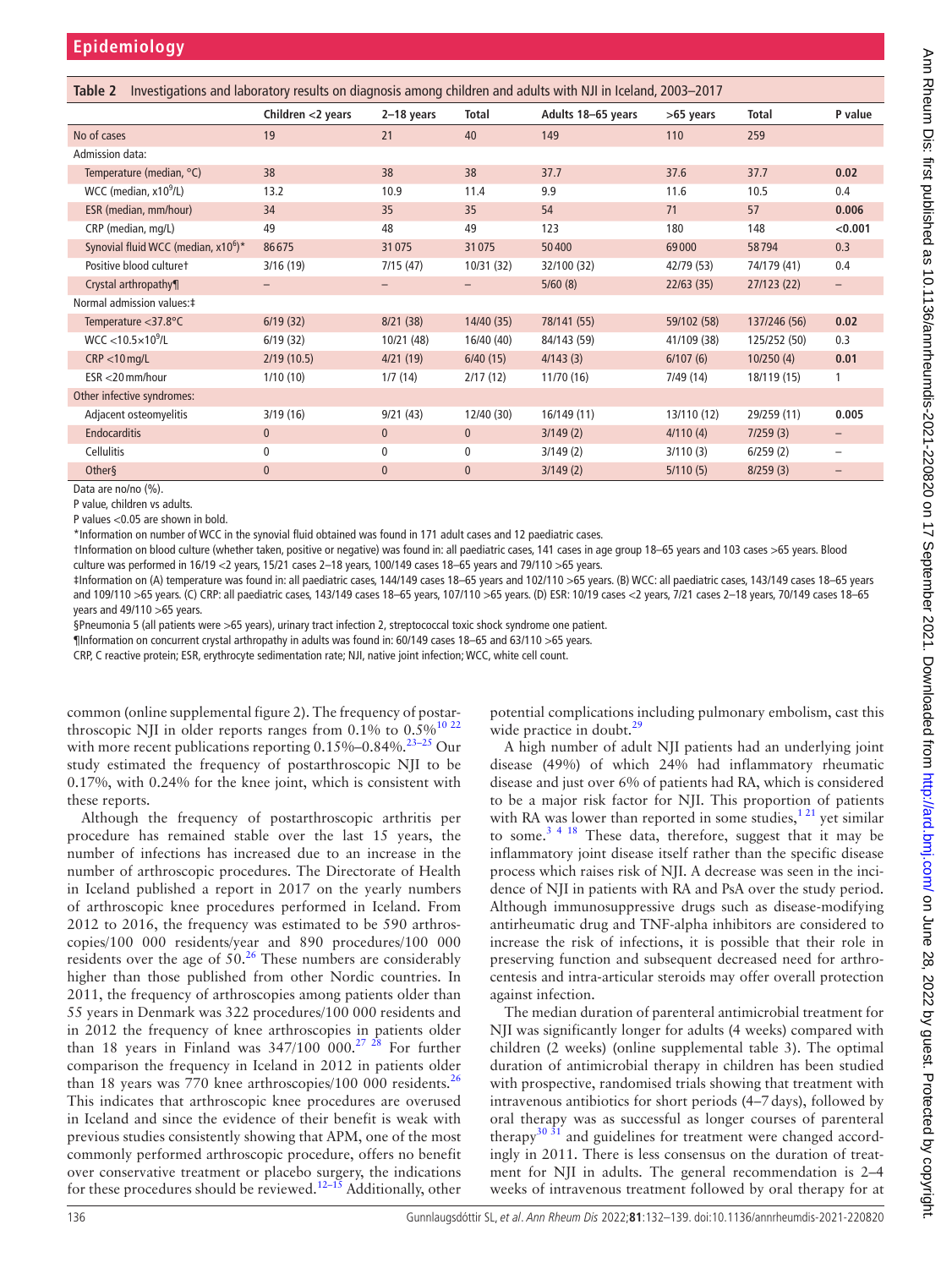



<span id="page-5-0"></span>**Figure 2** (A) Overall annual incidence of culture confirmed NJI in Iceland, 2003–2017. The dashed line shows running 2-year average. (B) Age-specific and gender-specific incidence of culture confirmed NJI in Iceland, 2003–2017. NJI, native joint infection.

least 7–14days. This is consistent with the median duration of parenteral antibiotic therapy in adults in our study, but it is probable that the time could have been shortened in selected cases, as suggested by more recent studies.<sup>732</sup>

The mortality rate in our study was 5.4% in adults, which is in the lower range compared with previous reports.<sup>124–68</sup> We found that 9% of adults in our cohort required arthroplastic surgery, all within 9 years of diagnoses of NJI. A large retrospective cohort

# **Epidemiology**

<span id="page-5-2"></span>

| Table 4                                                  | Ratio of infections per arthroscopic procedure, 2010-2017 |                                  |          |  |
|----------------------------------------------------------|-----------------------------------------------------------|----------------------------------|----------|--|
| Joint                                                    | No of SA following<br>arthroscopy                         | No of arthroscopic<br>procedures | Ratio, % |  |
| All joints                                               | 37                                                        | 21342                            | 0.17     |  |
| Knee joint                                               | 32                                                        | 13290                            | 0.24     |  |
| Other joints*                                            | 5                                                         | 8052                             | 0.06     |  |
| *Shoulder joint: 4, ankle joint: 1.<br>$CA$ continuation |                                                           |                                  |          |  |

A, septic arthritis

study on patients who received arthroscopic knee washout for NJI between 1997 and 2017 in England, found that within 15 years, 9% of patients had knee arthroplasty, corresponding to an annual rate of arthroplasty about six times higher than in the general population.<sup>8</sup> These findings highlight the potential risk of long-term consequences following NJI. Our study found that patients with a history of postarthroscopic infection are significantly more likely to require arthroplastic surgery compared with other patients with NJI, after adjusting for age and gender. Previous cohort studies suggest that progression of osteoarthritis may be more rapid in those who have undergone arthroscopic procedures, possibly accelerating the need for arthroplastic surgery.<sup>[33 34](#page-7-7)</sup> When bacterial infection complicates these procedures, more rapid destruction of the joint is likely to further accelerate the need for joint replacement.

The comprehensive nationwide approach of this study as well as the microbiological confirmation of cases is the main strengths of this study. Moreover, detailed clinical and follow-up information was available for most cases and historical information was available for epidemiological comparisons. Nevertheless, this study has important limitations. The number of NJI in our study is underestimated due to limitation of case ascertainment to culture positivity. Case ascertainment using diagnostic codes or Newmans's modified criteria would likely have increased our case numbers. In particular, cases of small joint NJI are underrepresented in our cohort since synovial fluid sampling is often not performed when small joint NJI is suspected as these joints often do not have enough volume to support needle aspiration.<sup>[7](#page-6-9)</sup> Similarly, it is likely that the incidence of NJI in young children is underestimated in our study as cultures of synovial fluid are the mainstay of diagnosis while PCR for *K. kingae* has been shown to

<span id="page-5-1"></span>

| latrogenic NJI in adults in Iceland 2003-2017<br>Table 3                                  |                       |             |                    |              |  |
|-------------------------------------------------------------------------------------------|-----------------------|-------------|--------------------|--------------|--|
|                                                                                           | <b>Arthrocentesis</b> | Arthroscopy | Open joint surgery | <b>Total</b> |  |
| No of cases                                                                               | 19                    | 58          | 11                 | 88           |  |
| Age (years, median)                                                                       | 69                    | 54          | 63                 | 57           |  |
| Time from procedure to diagnosis (days, median)                                           | 10                    | 13          | 52                 | 13           |  |
| Male/female ratio                                                                         | 1.4                   | 2.6         | 2.7                | 2.3          |  |
| Infected joint                                                                            |                       |             |                    |              |  |
| Knee                                                                                      | 11/19 (58)            | 52/58 (90)  | 8/11(73)           | 71/88 (81)   |  |
| <b>Shoulder</b>                                                                           | 3/19(16)              | 4/58(7)     | 1/11(9)            | 8/88(9)      |  |
| Other*                                                                                    | 5/19(26)              | 2/58(3)     | 2/11(18)           | 9/88(10)     |  |
| Synovial culture                                                                          |                       |             |                    |              |  |
| Staphylococcus aureus                                                                     | 11/19 (58)            | 23/58 (40)  | 4/11(36)           | 38/88 (43)   |  |
| <b>CNS</b>                                                                                | 4/19(21)              | 23/58(40)   | 6/11(55)           | 33/88 (38)   |  |
| Streptococcit                                                                             | 3/19(16)              | 5/58(9)     | 1/11(9)            | 9/88(10)     |  |
| Other##                                                                                   | 1/19(5)               | 7/58(12)    | $\overline{0}$     | 8/88(9)      |  |
| Data are no/no (%). Median values for age and time from procedure to diagnosis are shown. |                       |             |                    |              |  |

Data are no/no (%). Median values for age and time from procedure to diagnosis are shown.

\*Acromioclavicular, ankle, hip, proximal interphalangeal and wrist joint.

†Streptococcus, viridans group*:* 3, Streptococci group C or G: 4, *Streptococcus mitis:* 1, *Streptococcus pneumoniae:* 1.

‡*Enterobacter cloacae*, gram positive rods, *Klebsiella oxytoca*, *Lactococcus cremoris*, Micrococcus species.

CNS, coagulase-negative staphylococci; NJI, native joint infection.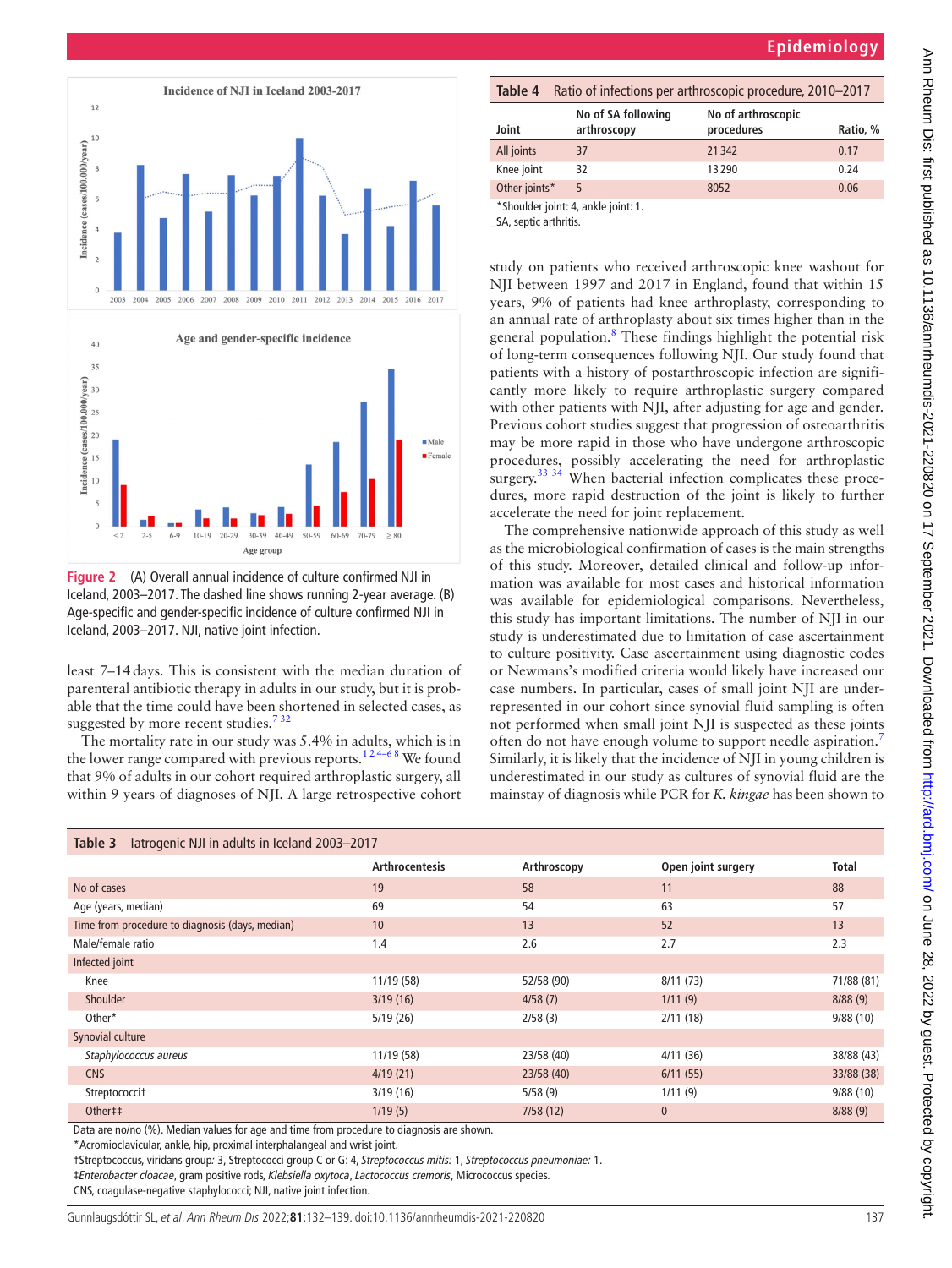## <span id="page-6-7"></span>**Table 5** Results of synovial fluid culture in NJI in Iceland 2003– 2017

| <b>Bacterial isolates</b>           | Children (<18<br>years) $n=40$ | Adults (≥18<br>years) n=259 | Total $(\%)$<br>$n = 299$ |
|-------------------------------------|--------------------------------|-----------------------------|---------------------------|
| Staphylococcus aureustt             | 19 (48)                        | 137(53)                     | 156 (52)                  |
| Staphylococcus lugdunensis          | 0                              | 7(3)                        | 7(2)                      |
| Coagulase-negative<br>Staphylococci | 1(2.5)                         | 43 (17)                     | 44 (15)                   |
| Streptococcus agalactiae            | 0                              | 8(3)                        | 8(3)                      |
| Streptococcus pneumoniae*           | 1(2.5)                         | 8(3)                        | 9(3)                      |
| Streptococcus pyogenest             | 1(2.5)                         | 9(3.5)                      | 10(3)                     |
| Streptococci group C or G           | 1(2.5)                         | 20(8)                       | 21(7)                     |
| Other Streptococci                  | 2(5)                           | 8(3)                        | 10(3)                     |
| All Streptococci                    | 5(12.5)                        | 53 (20)                     | 58 (19)                   |
| Escherichia coli                    | 0                              | 3(1)                        | 3(1)                      |
| Enterobacter cloacae                | $\mathbf{0}$                   | 4(1.5)                      | 4(1)                      |
| Kingella kingae                     | 11(28)                         | 0                           | 11 $(4)$                  |
| Other gram-negative rods‡           | 1(2.5)                         | 6(2)                        | 7(2)                      |
| All gram-negative rods              | 12 (30)                        | 13(5)                       | 25(8)                     |
| Neisseria gonorrhoea                | $\mathbf{0}$                   | 1(0.4)                      | 1(0.5)                    |
| Gram positive rods§                 | 3(7.5)                         | 4(1.5)                      | 7(2)                      |
| Other¶                              | 1(2.5)                         | 6(2)                        | 7(2)                      |
| Total**                             | 41                             | 264                         | 305                       |

Data are no/no (%).

\*Serotypes in year 2003: 22, 2004: 4, 12, 35, 2007: 19F, 6B, 2009: 6B, 2014: 21, 2016: 15B/C.

†Information on *emm* types was available in 9/10 isolates. Overall, seven different *emm* types were identified, the most common type was *emm*3 (33%), all three cases isolated after 2013. Other types were emm1, 12, 28, 81, 87, 89.

‡*Burkholderia pseudomallei, Escherichia hermannii, Klebsiella oxytoca, Pasteurella multocida, Pseudomonas aeruginosa, Rosemonas* species, *Stenotrophomonas maltophilia*.

§*Bacillus* species, *Clostridium perfringens, Corynebacterium* species, gram positive rods unspecified.

¶*Aerococcus urinae, Enterococcus faecium, Lactococcus cremoris, Micrococcus* species, anaerobic gram-positive cocci unspecified.

\*\*Four patients had two bacterial species isolated, one had three.

††Only Methicillin-susceptible *S. aureus* was isolated.

NJI, native joint infection.

have significantly better sensitivity. It is, however, unlikely that this will influence the rate of complications as the clinical course of *K. kingae* NJI is usually benign.<sup>[35 36](#page-7-8)</sup>

## **CONCLUSION**

This study suggests that the incidence of NJI in Iceland has remained stable over the past 15 years. However, the proportion of iatrogenic infections is high, seen in 45% of young adults, most often following arthroscopic procedures which are increasingly being performed on relatively young patients with joint complaints. Although the overall frequency of postarthroscopic infections remains unchanged, the incidence of these infections has significantly increased when compared with the previous decade due to more widespread use. Our study suggests that patients with postarthroscopic infection are more likely to relapse after treatment when compared with other patients with NJI and are more likely to receive arthroplastic surgery. Despite being rare, there are serious complications associated with arthroscopy, including infection which entails considerable morbidity. Appreciation of these risks and establishment of firm indications for arthroscopic procedures is essential.

**Acknowledgements** We thank Bergdis Bjork Sigurjonsdottir, project manager at Directorate of health in Iceland for assistance in data gathering and Kristjan Godsk Rognvaldsson for review and assistance with statistical analysis.

**Contributors** MG had full access to all of the data in the study and takes responsibility for the integrity of the data and the accuracy of the data analysis. Study conception and design: SLG, HE, SG and MG. Acquisition of data: SLG, HE and MG. Analysis and interpretation of data: SLG and MG. All authors were involved in drafting the article or revising it critically for important intellectual content, and all authors approved the final version to be published.

**Funding** This study was supported by a grant from the Science Fund, Landspitali University Hospital.

**Competing interests** None declared.

**Patient consent for publication** Not required.

**Ethics approval** This study was approved by the National Bioethics Committee. Reference number 15-008-V2. The requirement for informed consent was waived as this was a retrospective study with no direct participation by patients.

**Provenance and peer review** Not commissioned; externally peer reviewed.

**Data availability statement** All data relevant to the study are included in the article or uploaded as online supplemental information.

**Supplemental material** This content has been supplied by the author(s). It has not been vetted by BMJ Publishing Group Limited (BMJ) and may not have been peer-reviewed. Any opinions or recommendations discussed are solely those of the author(s) and are not endorsed by BMJ. BMJ disclaims all liability and responsibility arising from any reliance placed on the content. Where the content includes any translated material, BMJ does not warrant the accuracy and reliability of the translations (including but not limited to local regulations, clinical guidelines, terminology, drug names and drug dosages), and is not responsible for any error and/or omissions arising from translation and adaptation or otherwise.

**Open access** This is an open access article distributed in accordance with the Creative Commons Attribution Non Commercial (CC BY-NC 4.0) license, which permits others to distribute, remix, adapt, build upon this work non-commercially, and license their derivative works on different terms, provided the original work is properly cited, appropriate credit is given, any changes made indicated, and the use is non-commercial. See: [http://creativecommons.org/licenses/by-nc/4.0/.](http://creativecommons.org/licenses/by-nc/4.0/)

#### **ORCID iD**

Magnús Gottfreðsson<http://orcid.org/0000-0003-2465-0422>

## **REFERENCES**

- <span id="page-6-0"></span>1 Gupta MN, Sturrock RD, Field M. A prospective 2-year study of 75 patients with adult-onset septic arthritis. [Rheumatology](http://dx.doi.org/10.1093/rheumatology/40.1.24) 2001;40:24-30.
- 2 Nolla JM, Lora-Tamayo J, Gómez Vaquero C, et al. Pyogenic arthritis of native joints in non-intravenous drug users: a detailed analysis of 268 cases attended in a tertiary hospital over a 22-year period. [Semin Arthritis Rheum](http://dx.doi.org/10.1016/j.semarthrit.2015.01.009) 2015;45:94–102.
- <span id="page-6-8"></span>3 Ross JJ, Ard KL, Carlile N. Septic arthritis and the opioid epidemic: 1465 cases of culture-positive native joint septic arthritis from 1990-2018. [Open Forum Infect Dis](http://dx.doi.org/10.1093/ofid/ofaa089) 2020;7:ofaa089.
- <span id="page-6-5"></span>4 Kennedy N, Chambers ST, Nolan I, et al. Native joint septic arthritis: epidemiology, clinical features, and microbiological causes in a new Zealand population. [J](http://dx.doi.org/10.3899/jrheum.150434)  [Rheumatol](http://dx.doi.org/10.3899/jrheum.150434) 2015;42:2392–7.
- <span id="page-6-2"></span>5 Huang Y-C, Ho C-H, Lin Y-J, et al. Site-Specific mortality in native joint septic arthritis: a national population study. [Rheumatology](http://dx.doi.org/10.1093/rheumatology/keaa162) 2020;59:3826–33.
- 6 Andreasen RA, Andersen NS, Just SA, et al. Prognostic factors associated with mortality in patients with septic arthritis: a descriptive cohort study. Scand J [Rheumatol](http://dx.doi.org/10.3109/03009742.2016.1164241) 2017;46:27–32.
- <span id="page-6-9"></span>7 McBride S, Mowbray J, Caughey W, et al. Epidemiology, management, and outcomes of large and small native joint septic arthritis in adults. [Clin Infect Dis](http://dx.doi.org/10.1093/cid/ciz265) 2020;70:271-9.
- <span id="page-6-10"></span>8 Abram SGF, Alvand A, Judge A, et al. Mortality and adverse joint outcomes following septic arthritis of the native knee: a longitudinal cohort study of patients receiving arthroscopic washout. [Lancet Infect Dis](http://dx.doi.org/10.1016/S1473-3099(19)30419-0) 2020;20:341-9.
- <span id="page-6-1"></span>9 Weston VC, Jones AC, Bradbury N, et al. Clinical features and outcome of septic arthritis in a single UK health district 1982-1991. [Ann Rheum Dis](http://dx.doi.org/10.1136/ard.58.4.214) 1999;58:214-9.
- <span id="page-6-6"></span>10 Geirsson AJ, Statkevicius S, Víkingsson A. Septic arthritis in Iceland 1990-2002: increasing incidence due to iatrogenic infections. [Ann Rheum Dis](http://dx.doi.org/10.1136/ard.2007.077131) 2008;67:638-43.
- 11 Rutherford AI, Subesinghe S, Bharucha T, et al. A population study of the reported incidence of native joint septic arthritis in the United Kingdom between 1998 and 2013. [Rheumatology](http://dx.doi.org/10.1093/rheumatology/kew323) 2016;55:2176–80.
- <span id="page-6-3"></span>12 Kim S, Bosque J, Meehan JP, et al. Increase in outpatient knee arthroscopy in the United States: a comparison of national surveys of ambulatory surgery, 1996 and 2006. [J Bone Joint Surg Am](http://dx.doi.org/10.2106/JBJS.I.01618) 2011;93:994–1000.
- <span id="page-6-4"></span>13 Sihvonen R, Paavola M, Malmivaara A, et al. Arthroscopic partial meniscectomy versus placebo surgery for a degenerative meniscus tear: a 2-year follow-up of the randomised controlled trial. [Ann Rheum Dis](http://dx.doi.org/10.1136/annrheumdis-2017-211172) 2018;77:188–95.
- 14 Khan M, Evaniew N, Bedi A, et al. Arthroscopic surgery for degenerative tears of the meniscus: a systematic review and meta-analysis. [CMAJ](http://dx.doi.org/10.1503/cmaj.140433) 2014;186:1057–64.
- 15 Sihvonen R, Paavola M, Malmivaara A, et al. Arthroscopic partial meniscectomy versus sham surgery for a degenerative meniscal tear. [N Engl J Med](http://dx.doi.org/10.1056/NEJMoa1305189) 2013;369:2515-24.